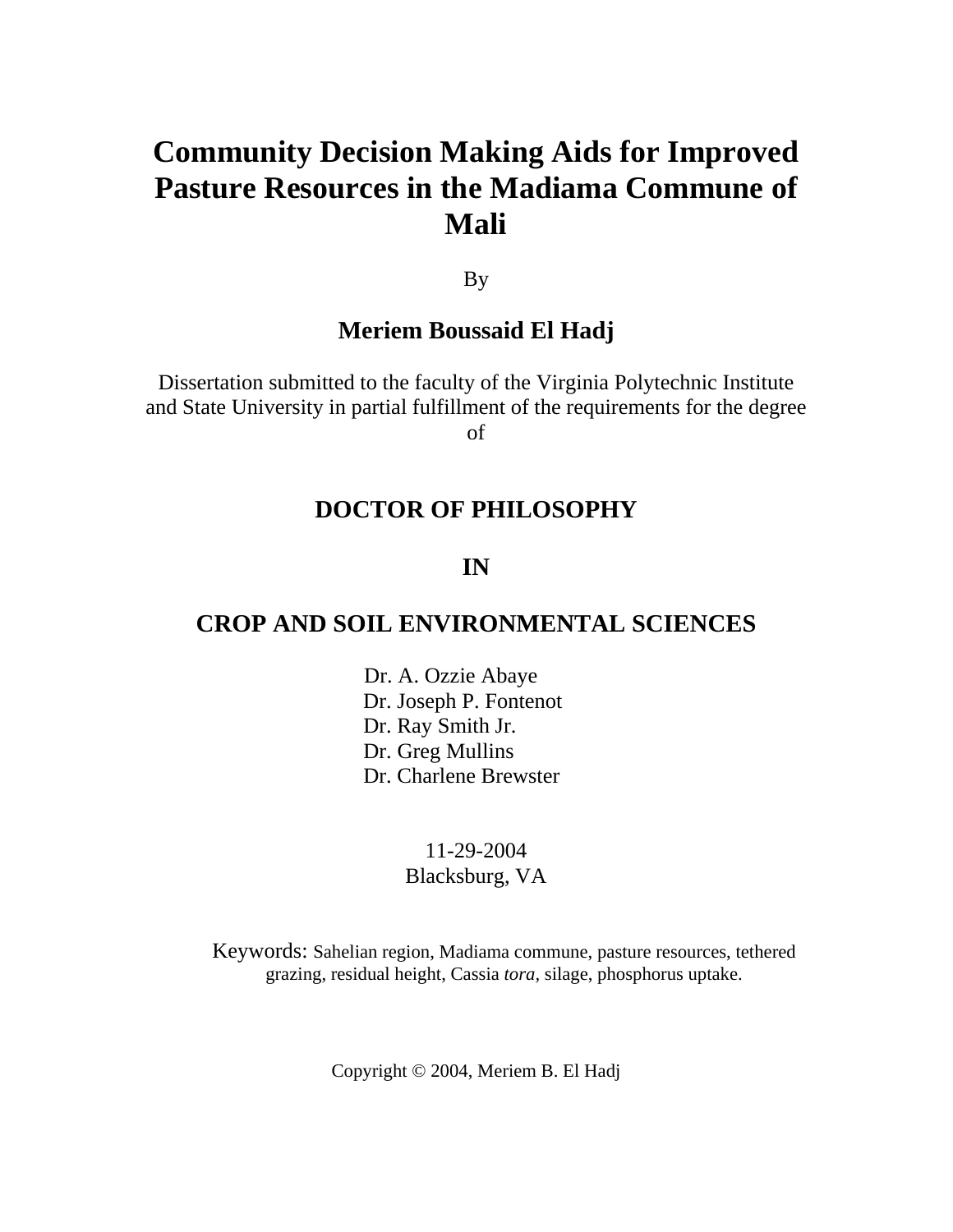### Community Decision Making Aids for Improved Pasture Resources in the Madiama Commune of Mali

Meriem B. El Hadj

A. Ozzie Abaye

Crop and Soil Environmental sciences

#### ABSTRACT

The lack of forage resources in the Sahelian region of Mali is a major constraint to food production and food sufficiency. Madiama commune is located in northern Mali, in the Niger Delta region. Three separate experiments were conducted to investigate ways to improve pasture resources and productivity. The first experiment (2003) was designed to investigate the influence of sheep grazing tethered at two different residual heights on botanical composition, forage biomass and animal performance. Young sheep weighing approximately 18-24 kg were tethered for a certain period of time depending on residual canopy height. Two treatments 3 or 6 cm residual height were each replicated 4 times. Animals were rotated based on canopy height and each tethered animal followed an 8 paddock rotation. Measurements included forage biomass, plant diversity, animal performance, and botanical composition. The forage species found on these pastures were primarily *Schoenfeldia gracilis, Panicum laetum*, *Setaria palludefusca, Eragrostis turgida*, *Eragrostis tremula*, *Zornia glauchidiata*, *Tephrosia pedicellata,* and *Cynodon* spp. Accumulated seasonal forage biomass increased while forage quality declined as the growing season progressed. Treatment had only a slight effect on animal weight gains (1 to 3kg season<sup>-1</sup>). These results suggest that residual height may not affect livestock gain.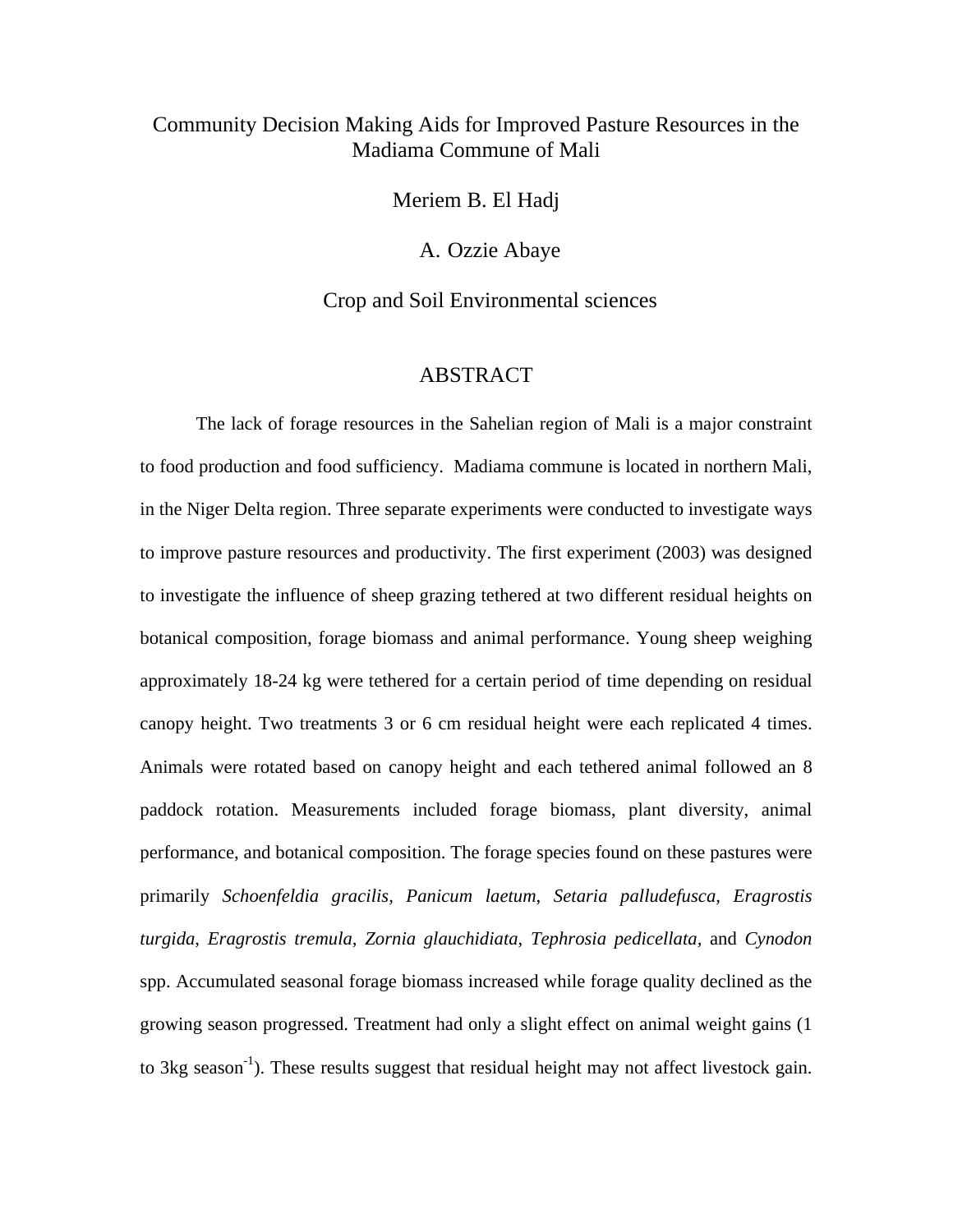The second experiment was designed to investigate the potential of *Cassia tora*  (*C. tora*) which is an invasive weed in the region as a supplemental feed for livestock. *Cassia tora* was harvested within the Madiama commune and ensiled with or without additives (water and or honey/sugar) for 60 or 90 days. Harvest occurred at the vegetative stage in year 1 and mature growth stage in year 2. Prior to placing the chopped material in the bags for ensiling, sub-samples of fresh *C. tora* were obtained for dry matter (DM) and chemical analysis (NDF, ADF, CP, IVDMD and TDN). In year 1, the ensiled material/fresh material across treatments and locations had NDF varying from 48 to 56 %/ 56 to 57%, ADF from 34 to 41 %/40 to 42%, CP from 9 to 10 %/9 to 23%, and IVDMD from 53 to 64 %/52 to 54%. In year 2, CP averaged twice as much as year 1 with significantly less fiber probably due to the fact that harvest occurred at the vegetative stage. Addition of water or sugar/honey improved the nutritive values of the ensiled material. These results suggest that *C. tora* can be a reliable feed source during the dry season. A greenhouse experiment was conducted using various P sources (Tilemsi phosphate rock (TPR), North Carolina phosphate rock (NCPR), Aluminum phosphate (AlP), Iron phosphate (FeP), and Triple superphosphate (TSP) and rates (0, 20, 40, 60, and 80 mg P  $kg^{-1}$  soil). Plants were grown for 10 wks, harvested and separated into above and below ground plant parts. The root and plant material were dried, ground and analyzed for elemental P. The result showed variable P solubility and uptake by the plant. Overall, addition of P resulted in an increase in above ground biomass as well as root mass compared with the untreated control. Field and greenhouse experiments showed that in the Sahel region of Africa where feed resources are scarce 8 out of 12 months a year,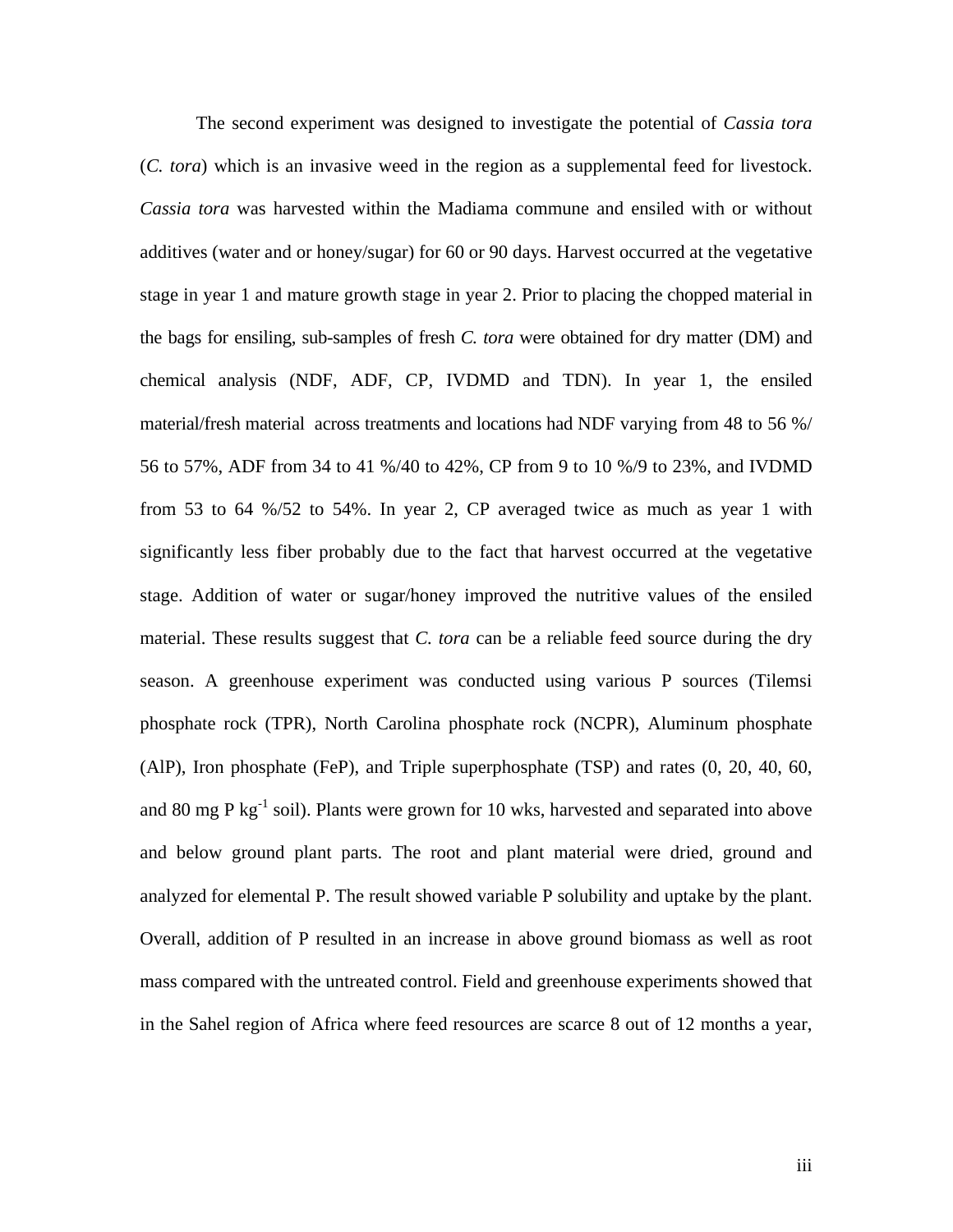anything we can do to increase pasture resources and animal productivity while maintaining a healthy ecosystem, could improve the quality of life in the community.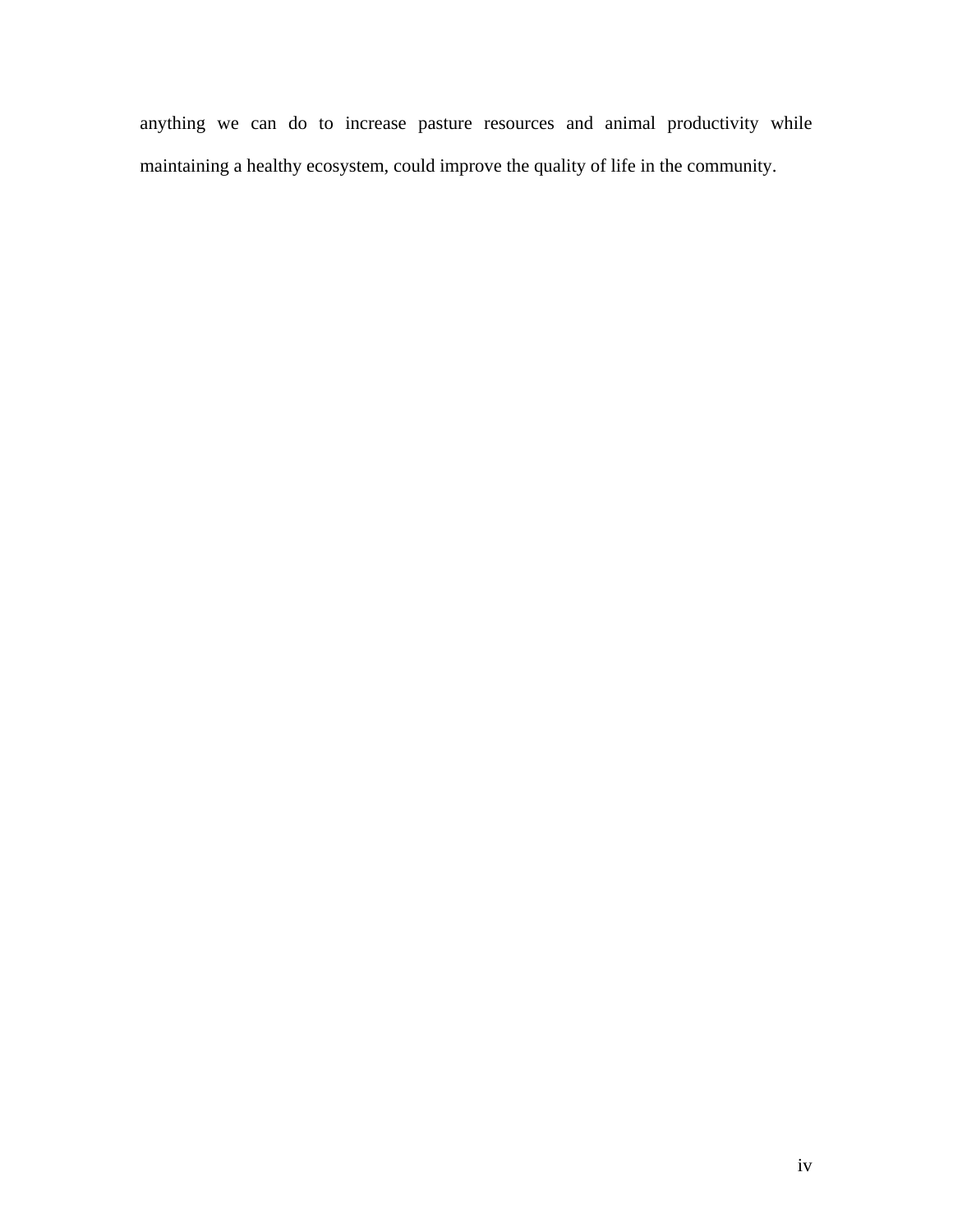# **Dedication**

**To my parents, Yamina and Messaoud Boussaid**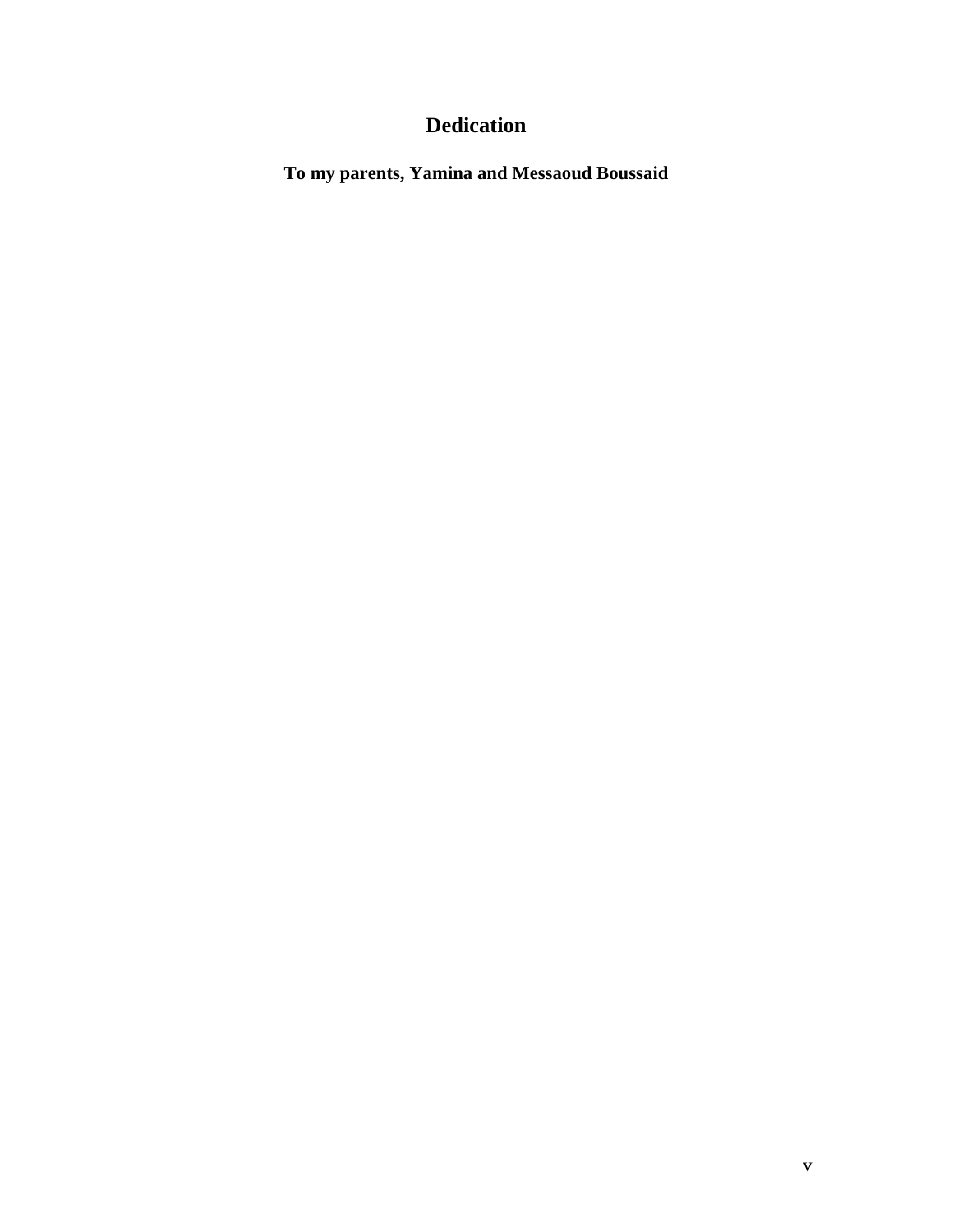### **Acknowledgements**

I would like to express my deepest appreciation to my adviser, Dr. A. Ozzie Abaye for her devotion, constant support and assistance, advising and encouragement throughout my graduate study. She has been a great mentor and a great friend and kept me motivated throughout my studies. She has gone miles beyond the call of duty and, for this and all the hard work she has put in making our partnership a successful endeavor, I will always think of her with the greatest of gratitude.

I would also like to extend my gratitude to my committee members; Dr. Joseph P. Fontenot, for his scientific input and his encouragement and for the training he provided me in the Ruminant Nutrition Laboratory, Dr. Ray Smith and Dr. Greg Mullins, for their scientific input, advice and encouragements, and Dr. Charlene Brewster, for her insight on the socio-economical aspects of my research, along with her advice and encouragement. It has been a pleasure working with all of them.

My deepest appreciation goes out to our Malian collaborators in this research; Dr. Amadou Kodio, Dr. Salmana Cisse 'le baron', Moussa keita 'grosse tete', Moussa Balla 'chauffeur N°1', Aissa and Albadia 'techniciens  $N^01$ ', and the rest of the 'Institut d'Economie Rurale' (IER) in Mopti. Without them, this research would simply not have been possible.

I also want to acknowledge the great people of Madiama commune, especially the women in Siragourou, Madiama, and Nerekoro villages. I was deeply inspired by their relentless work to sustain their community in spite of the difficult conditions they face and, yet, would find time to celebrate and enjoy life.

I am very grateful to the faculty, staff, and graduate students of the Department of Crop and Soil Environmental Sciences for their support at all times. They have been a family to me and I will always cherish the people of CSES!

Special thanks to Dr. Baker, Dr. Parrish, Dr. Persaud, Dr. Alley, for their teaching, advice, and support throughout my studies, and Dr. Hinkelmann for all his help in statistics! To Dr. Gaber Hassan, W.T Price, for their assistance in the lab and their friendship, Dr. Evanylo, for his encouragement and the chocolate that got me through writing my last chapter, Dr. Beshr Sukkariyah, for his assistance with greenhouse studies and lab work, provision of sweets throughout the year, his friendship, and also for his patience!

To my fellow grad students and friends throughout the years, you guys are great!

I also would like to extend my gratitude to the faculty and staff of the Office of International Research and Development (OIRD), especially to Dr. Keith Moore, for his support and friendship.

This research was funded by the USAID through the OIRD; their financial support is greatly appreciated.

Finally, I would like to thank my husband, Selim and my family for their endless love and support.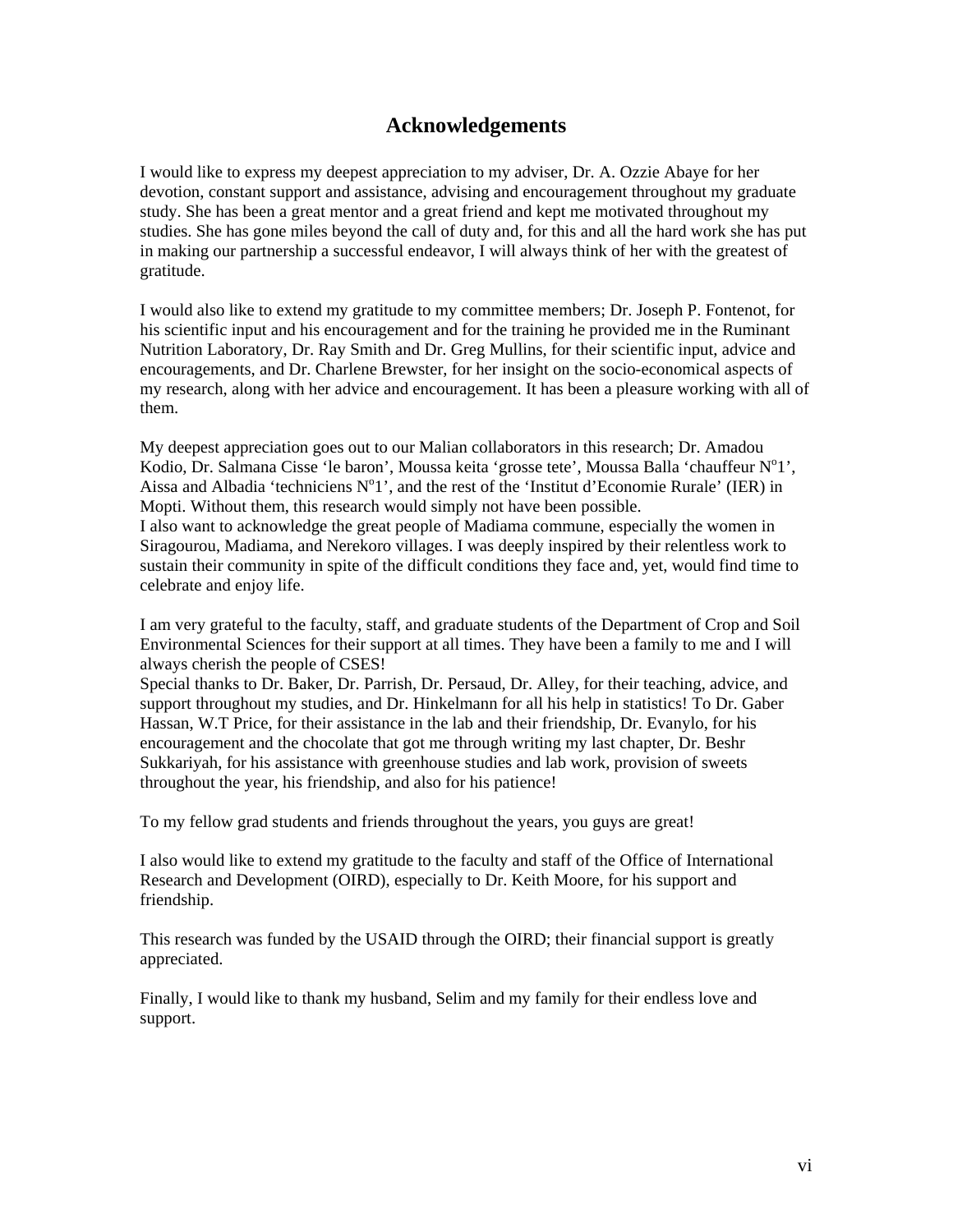### **TABLE OF CONTENTS**

| CHAPTER THREE. The influence of tethered sheep grazing                 |
|------------------------------------------------------------------------|
| on botanical composition, forage production, and animal performance 36 |
|                                                                        |
|                                                                        |
|                                                                        |
|                                                                        |
|                                                                        |
| Forage ground cover, species diversity, biomass,                       |
|                                                                        |
|                                                                        |
| Animal performance, Nerekoro and Siragourou locations 49               |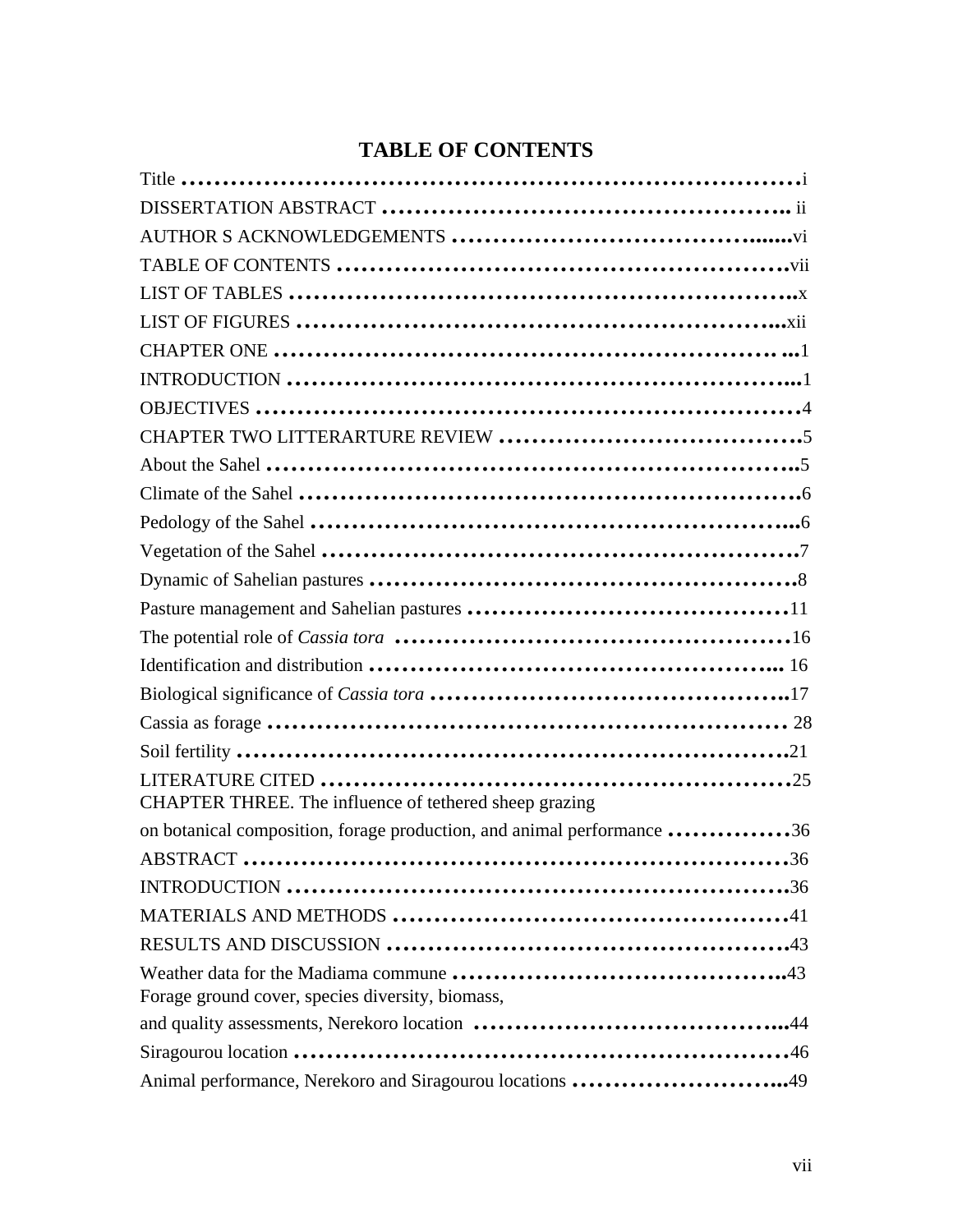| CHAPTER FOUR. Dry feed supplement: The potential role of Cassia tora 78           |  |
|-----------------------------------------------------------------------------------|--|
|                                                                                   |  |
|                                                                                   |  |
|                                                                                   |  |
|                                                                                   |  |
|                                                                                   |  |
|                                                                                   |  |
|                                                                                   |  |
|                                                                                   |  |
|                                                                                   |  |
| Neutral detergent fiber and acid detergent fiber (ADF, NDF) 86                    |  |
| In vitro dry matter digestibility (IVDMD) and total digestible nutrients (TDN) 87 |  |
|                                                                                   |  |
|                                                                                   |  |
| CHAPTER FIVE. Influence of phosphorus sources and rates                           |  |
|                                                                                   |  |
|                                                                                   |  |
|                                                                                   |  |
|                                                                                   |  |
|                                                                                   |  |
|                                                                                   |  |
|                                                                                   |  |
|                                                                                   |  |
|                                                                                   |  |
|                                                                                   |  |
| Plant characteristics                                                             |  |
|                                                                                   |  |
|                                                                                   |  |
| Soil characteristics                                                              |  |
|                                                                                   |  |
|                                                                                   |  |
|                                                                                   |  |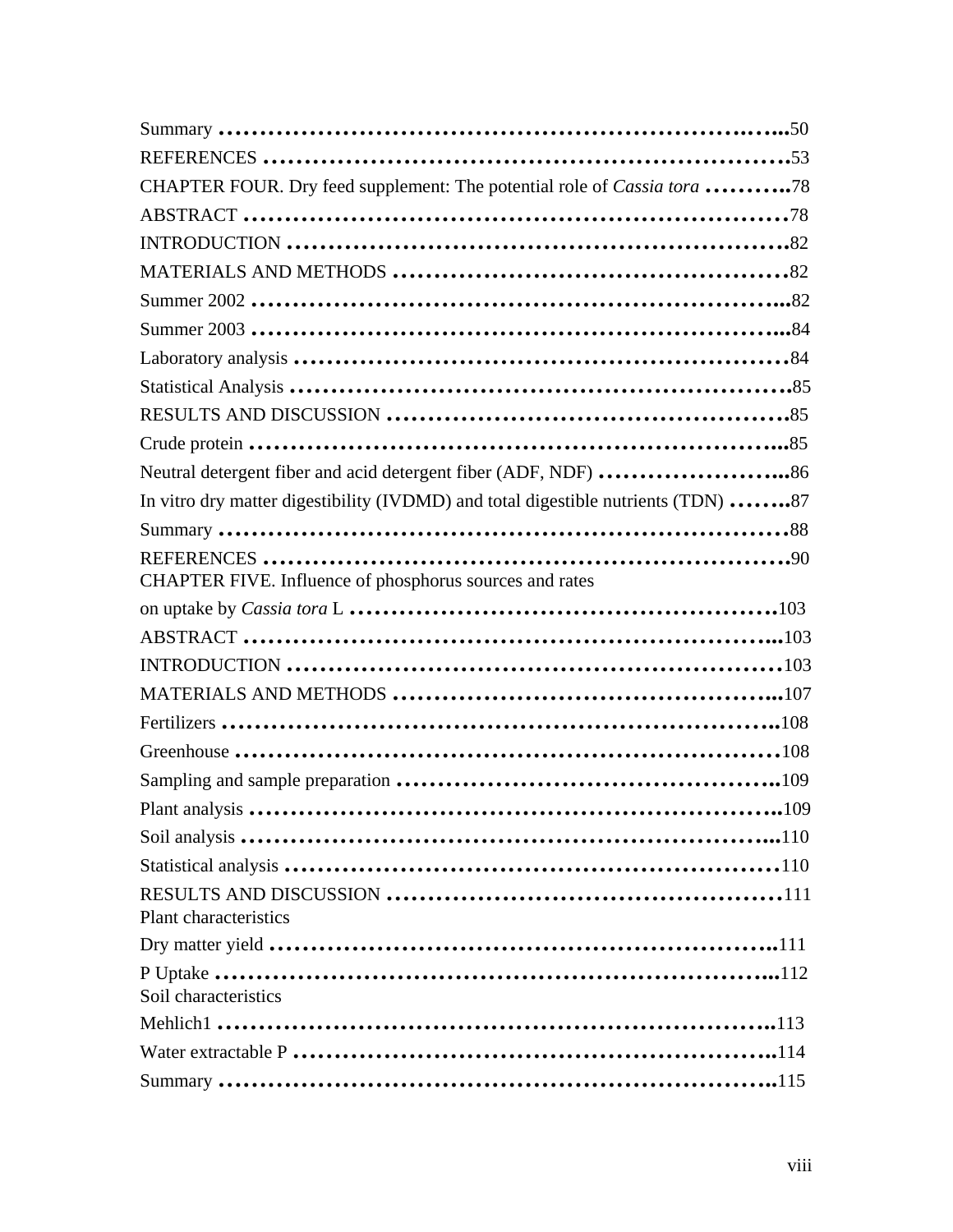| <b>CHAPTER SIX. CONCLUSIONS</b><br>The ecological, economical and social implication of alternative feed resources |  |
|--------------------------------------------------------------------------------------------------------------------|--|
|                                                                                                                    |  |
|                                                                                                                    |  |
|                                                                                                                    |  |
|                                                                                                                    |  |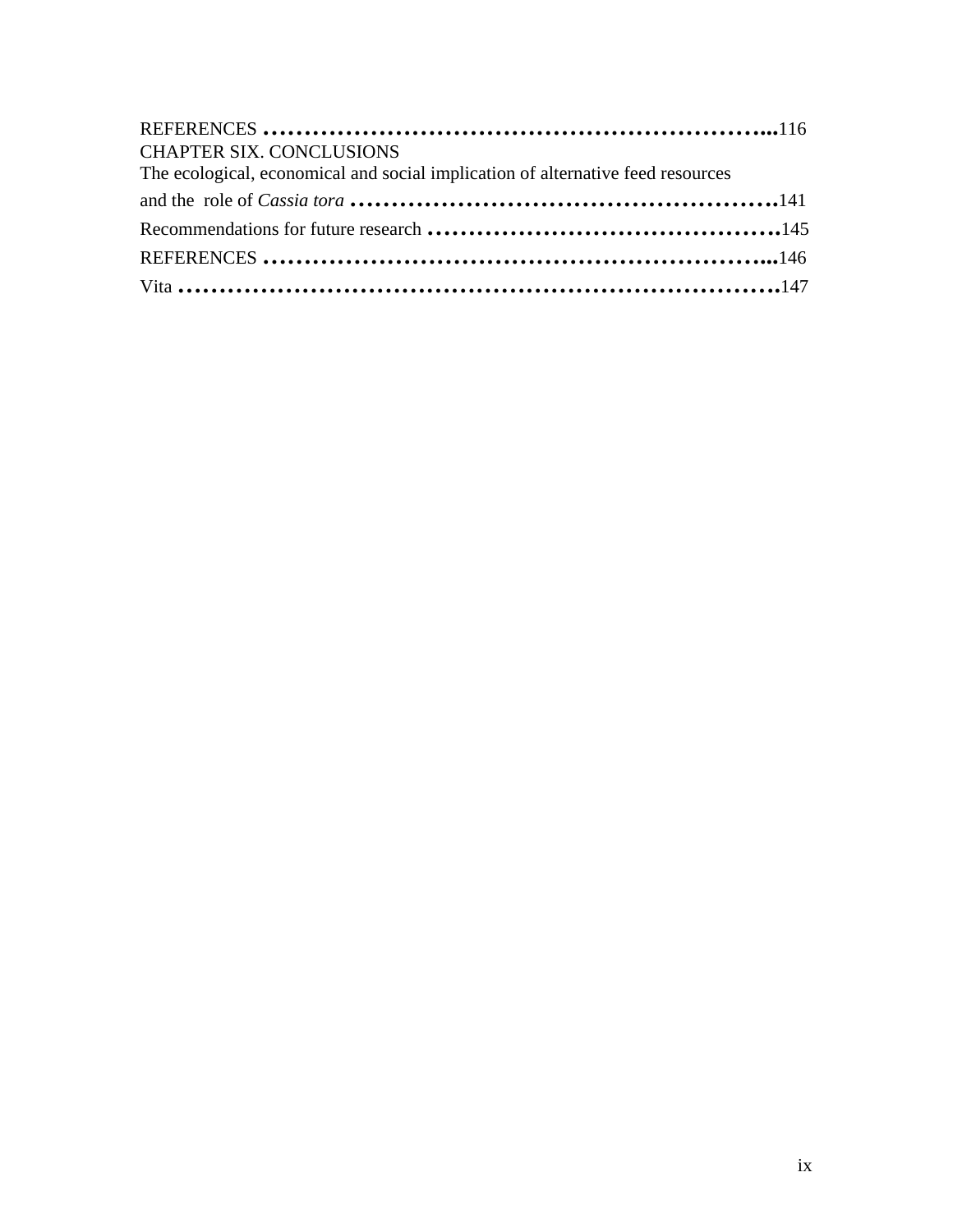### **LIST OF TABLES**

Table 3.1. Plant height taken prior to initiation of the grazing experiment for the Nérékoro and Siragourou locations, Mali (West Africa), August, 2003 **……………**55 Table 3.2. Initial visual evaluation (1st paddock) of botanical composition for the Nérékoro location, Mali (West Africa), August 2003 **………………………...** 56 Table 3.3 Final visual evaluation of botanical composition of the grazed area; Nérékoro location, Mali (West Africa) November 2003 **……………………………….**57 Table 3.4a. Final visual evaluation of botanical composition of the ungrazed area; the Nérékoro location, Mali (West Africa), November 2003 **……………………….**59 Table 3.4b. Final visual evaluation of botanical composition of the ungrazed area**;** the Nérékoro location, Mali (West Africa), November 2003 (Cont) **…………………**60 Table 3.5. Initial visual evaluation  $(1<sub>st</sub>$  paddock) of botanical composition for the Siragourou location**,** Mali (West Africa), August 2003 **………………………..**61 Table 3.6a. Final visual evaluation of botanical composition of the grazed area; for the Siragourou location, Mali (West Africa), November 2003 **……………………...**62 Table 3.6b. Final visual evaluation of botanical composition, for the Siragourou location, Mali (West Africa), November 2003 (cont.) **………………………………...**63 Table 3.7a. Final visual evaluation of botanical composition of the ungrazed area; the Siragourou location, Mali (West Africa), November 2003 **……………………...**64 Table 3.7b. Final visual evaluation of botanical composition of the ungrazed area the Siragourou location, Mali (West Africa), November 2003 **……………………...**65 Table 3.8. The influence of sheep grazing tethered at 3 and 6 cm residual canopy height on animal performance, Nérékoro location Mali, (West Africa) **………………....**66 Table 3.9. The influence of sheep grazing tethered at 3 and 6 cm residual canopy height

on animal performance, Siragourou location Mali (West Africa) **………………...**66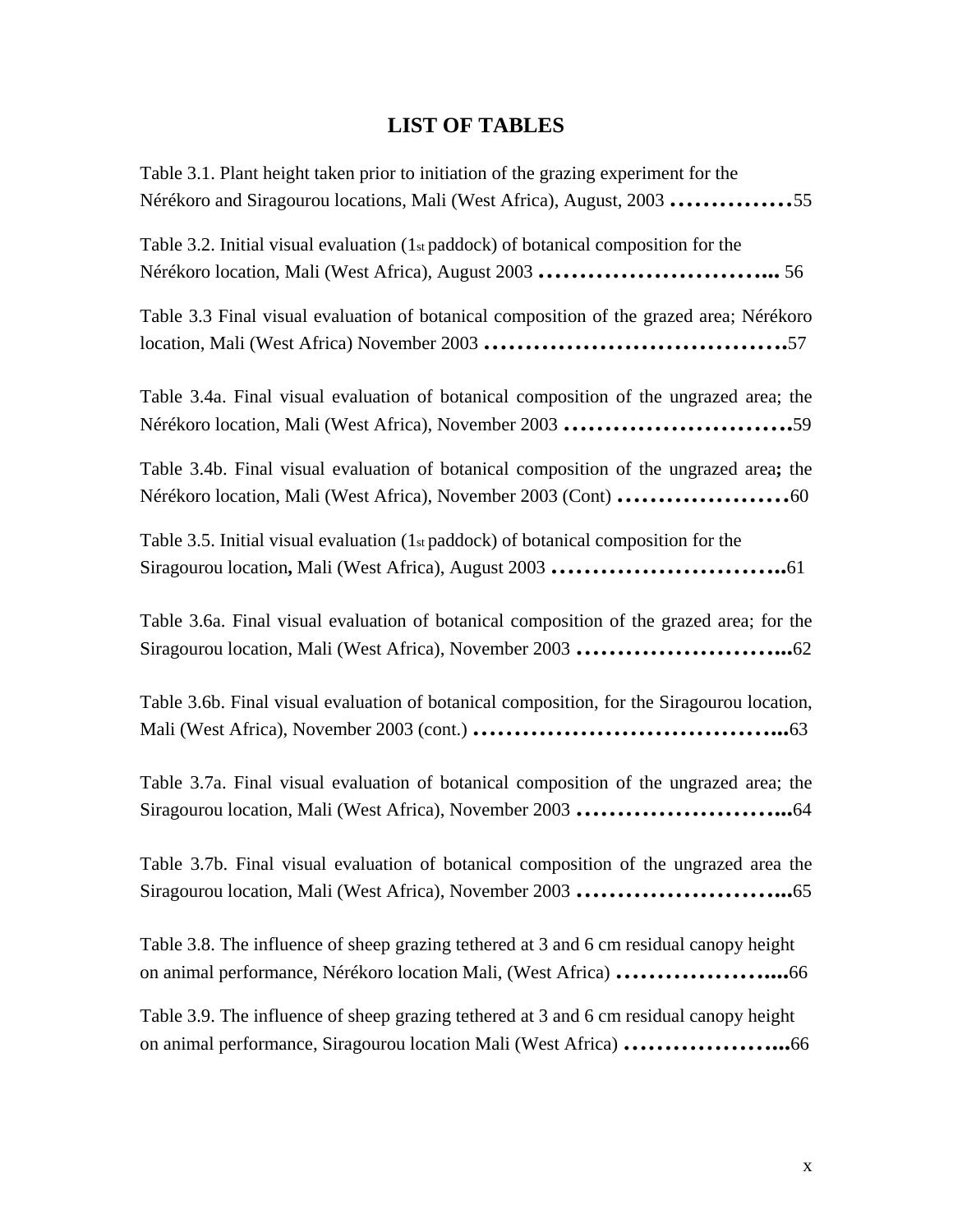Table 3.10. Soil test results obtained from sites with different vegetations in pastures at two locations (Siragourou and Nerekoro) within the Madiama Commune, Mali (West Africa) **……………………………………………………………...**67

Table 4.1 Percent chemical composition of Chakunda (*C. tora*) hay as compared to Chakunda silage (Ranjhan et al., 1971) **…………………………………….**93

| Table 4.2 Digestibility coefficients of various nutrients in Chakunda (Ranjhan et |  |
|-----------------------------------------------------------------------------------|--|
|                                                                                   |  |

Table 5.1 Correlation coefficient (r) between dry-matter yields, P uptake of *Cassia tora*, and P extracted by Mehlich 1 and Water **…………………………………..**120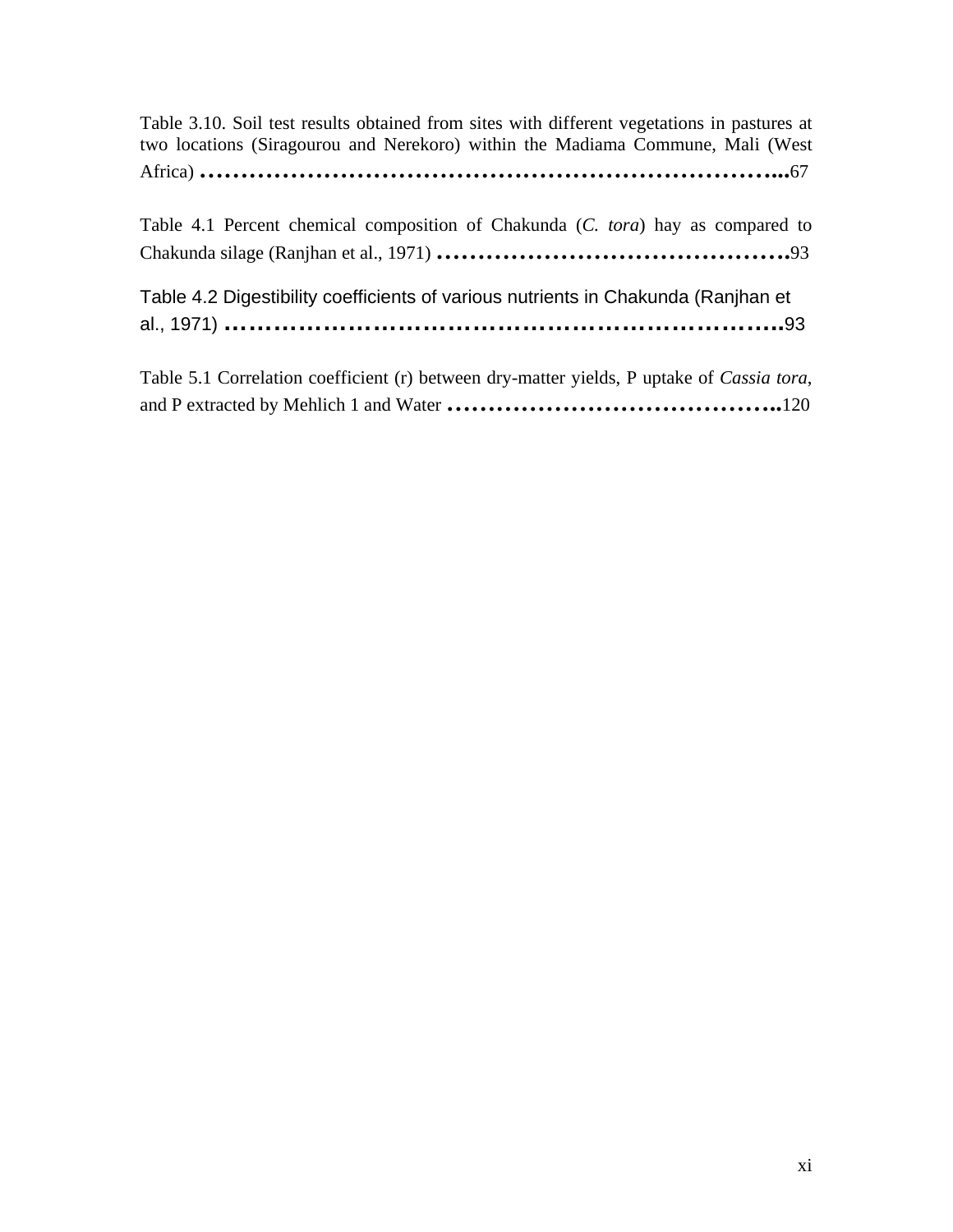# **LIST OF FIGURES**

| Fig.2.1 Map of the Sahelian zone in West Africa (Ridder et al, 1982) 32                     |
|---------------------------------------------------------------------------------------------|
| Fig.2.2 Annual rainfall of the West African Sahel (Ridder et al, 1982) 33                   |
| Fig.2.3 Potential evapotranspiration for two Sahelian zones (Cocheme and Franquin,          |
| Fig.2.4 Vegetation zones of Mali (according to "Map of African Vegetation South of the      |
| Fig.2.5 The influence of drought and grazing on the herb layer of a pasture in the          |
| transition zone from savanna to Sahel (Breman and Cisse, 1977) 35                           |
| Fig. 3.1 Experimental layout of sheep grazing tethered for both Nerekoro and Siragourou     |
| Fig.3.2 Sheep grazing tethered at the Nérékoro location within the Madiama Commune,         |
| Fig. 3.3 Annual precipitation (mm) recorded for Madiama Commune, Mali (West                 |
| Fig.3.4 Effect of treatment on percent ground cover of initial, grazed and ungrazed areas,  |
| Fig. 3.5 Dry matter yield of forage harvested from the un-grazed area, Nérékoro location,   |
| Fig. 3.6 Percent protein of forage harvested from the un-grazed area, Nérékoro location,    |
| Fig. 3.7 Percent Acid detergent fiber (ADF) of forage harvested from the un-grazed area,    |
| Fig. 3.8 Effect of treatment on percent ground cover of initial, grazed and ungrazed areas, |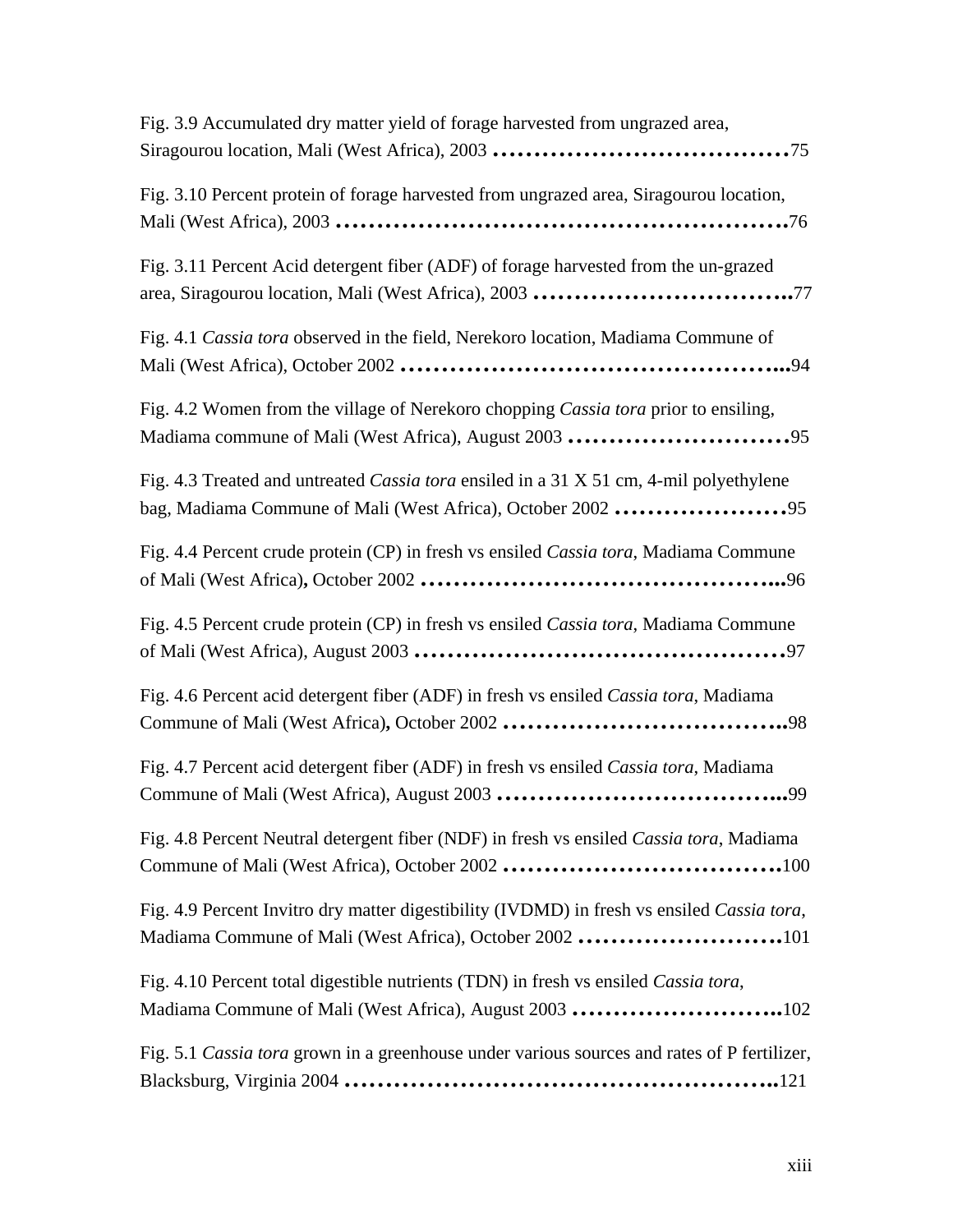| Fig. 5.2 A five week old Cassia tora plant grown in a greenhouse, showing recovery<br>from insect/disease damages, Blacksburg, Virginia 2004 122 |
|--------------------------------------------------------------------------------------------------------------------------------------------------|
| Fig. 5.3 The effect of triple superphosphate (TSP) treatment on <i>Cassia tora</i> dry matter                                                    |
| Fig. 5.4 Effects of sources of soil applied P at a rate of 40-mg kg-1 on Cassia tora dry                                                         |
| Fig. 5.5 Effects of sources of soil applied P at a rate of 60-mg kg-1 on Cassia tora dry                                                         |
| Fig. 5.6 Effects of sources of soil applied P at a rate of 20-mg kg-1 on Cassia tora dry                                                         |
| Fig. 5.7 Effect of soil applied P on dry matter yield of Cassia tora, averaged over all P                                                        |
| Figure 5.8 Effect of soil applied P on root to shoot ratios of Cassia tora, averaged over                                                        |
| Figure 5.9 Effect of soil applied P on <i>Cassia tora</i> root dry matter yield, averaged over                                                   |
| Fig. 5.10 The effect of triple superphosphate (TSP) treatment on P uptake by Cassia                                                              |
| Fig. 5.11 Relationship between total P concentration in Cassia tora and P levels,                                                                |
| Fig. 5.12 Effects of various soil applied P sources at a rate of 20 mg kg-1 on P uptake by                                                       |
| Fig. 5.13 Effects of various soil applied P sources at a rate of 40 mg kg-1 on P uptake by                                                       |
| Fig. 5.14 Effects of various soil applied P sources at a rate of 60 mg kg-1 on P uptake by                                                       |
| Fig. 5.15 Extractable P as measured by Mehlich I extraction for soil samples treated with                                                        |

triple superphosphate (TSP) under *C. tora* growth, greenhouse 2004 **…………….**135